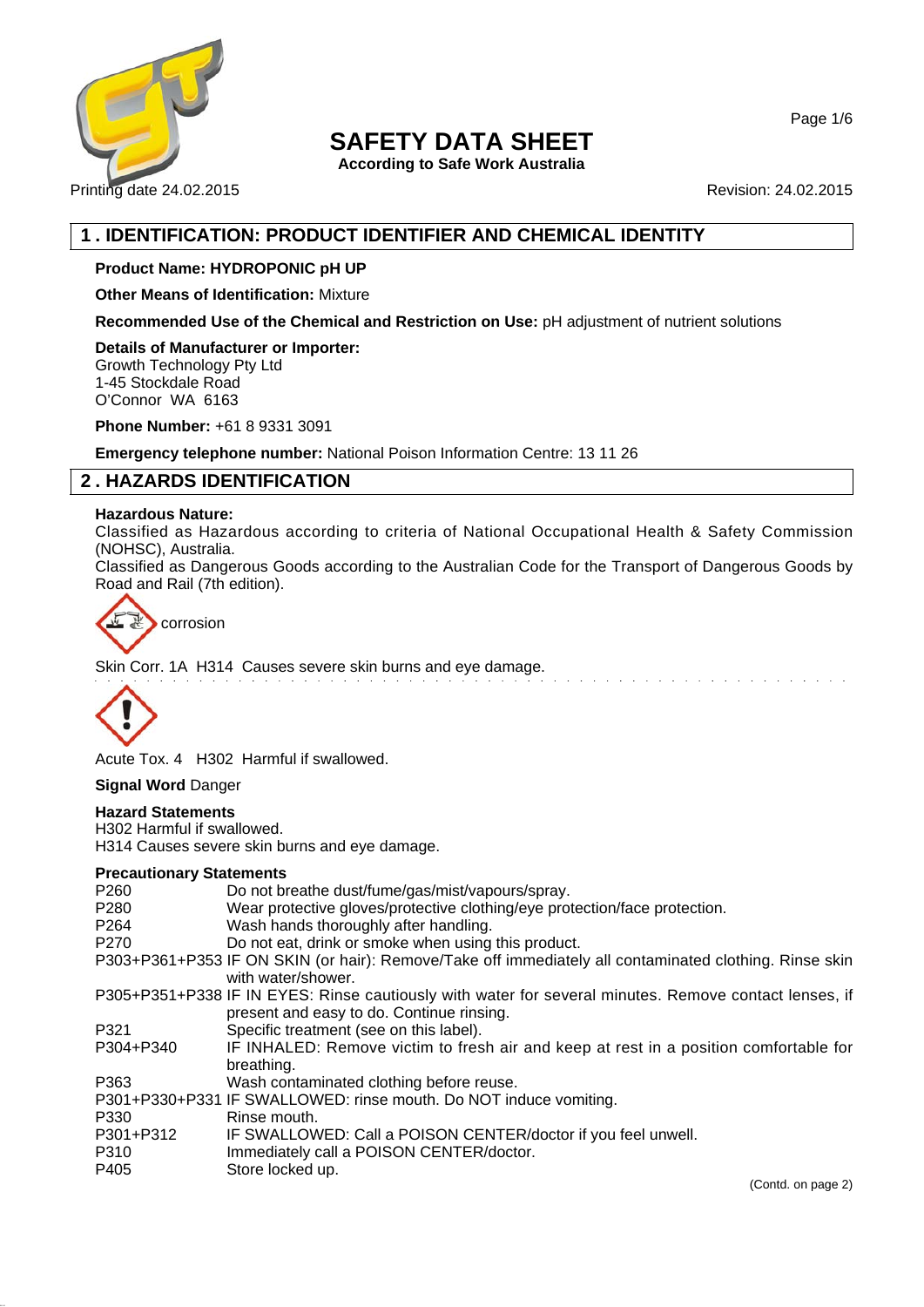Page 2/6

# **SAFETY DATA SHEET**

**According to Safe Work Australia**

Printing date 24.02.2015 **Revision: 24.02.2015** Revision: 24.02.2015

### **Product Name: HYDROPONIC pH UP**

(Contd. of page 1) P501 Dispose of contents/container in accordance with local/regional/national regulations.

# **3 . COMPOSITION AND INFORMATION ON INGREDIENTS**

#### **Chemical Characterization: Mixtures**

**Description:** Mixture of substances listed below with nonhazardous additions.

#### **Hazardous Components:**

| 1310-58-3 Potassium hydroxide | Skin Corr. 1A, H314; $\Diamond$ Acute Tox. 4, H302 | 50% |
|-------------------------------|----------------------------------------------------|-----|
|                               |                                                    |     |

# **4 . FIRST AID MEASURES**

#### **Inhalation:**

If inhaled, remove to fresh air. If not breathing, give artificial respiration. If breathing is difficult, give oxygen. Seek medical attention if breathing problems develop.

#### **Skin Contact:**

In case of skin contact, remove contaminated clothing and wash affected areas with water and soap. Seek medical attention if symptoms occur.

#### **Eye Contact:**

In case of eye contact, immediately hold eyelids open and rinse with water for at least 15 minutes. Seek medical attention if symptoms occur.

#### **Ingestion:**

If swallowed, do not induce vomiting. Rinse mouth with water. Give plenty of water. Never give anything by mouth to an unconscious person. Seek immediate medical attention.

#### **Symptoms Caused by Exposure:**

Inhalation: Causes burning sensation to the respiratory tract, shortness of breath, cough, wheezing, laryngitis, pneumonitis and pulmonary edema.

Skin Contact: Causes severe burns (with delayed tissue destruction), redness and pain.

Eye Contact: Causes eye burns, redness and pain.

Ingestion: Causes severe digestive tract burns with abdominal pain, vomiting and possible death.

### **5 . FIRE FIGHTING MEASURES**

**Suitable Extinguishing Media:** Water spray, alcohol-resistant foam, dry chemical or carbon dioxide.

#### **Specific Hazards Arising from the Chemical:**

Reacts violently with halogens, nitro compounds, magnesium, azides. Contact with aluminum, tin and zinc liberates hydrogen gas. Contact with nitromethane and other similar nitro compounds causes formation of shocksensitive salts.

#### **Special Protective Equipment and Precautions for Fire Fighters:**

Wear Safe Work Australia approved self-contained breathing apparatus and full protective clothing. Water spray may be used to keep fire exposed containers cool. If water is used, use in abindenceto control heat and acid buildup.

# **6 . ACCIDENTAL RELEASE MEASURES**

#### **Personal Precautions, Protective Equipment and Emergency Procedures:**

Wear Safe Work Australia approved respiratory protection, chemical resistant gloves, protective clothing and safety boots. Evacuate all non-essential personnel from affected area. Do not breathe vapours. Ensure adequate ventilation.

#### **Environmental Precautions:**

In the event of a major spill, prevent spillage from entering drains or water courses.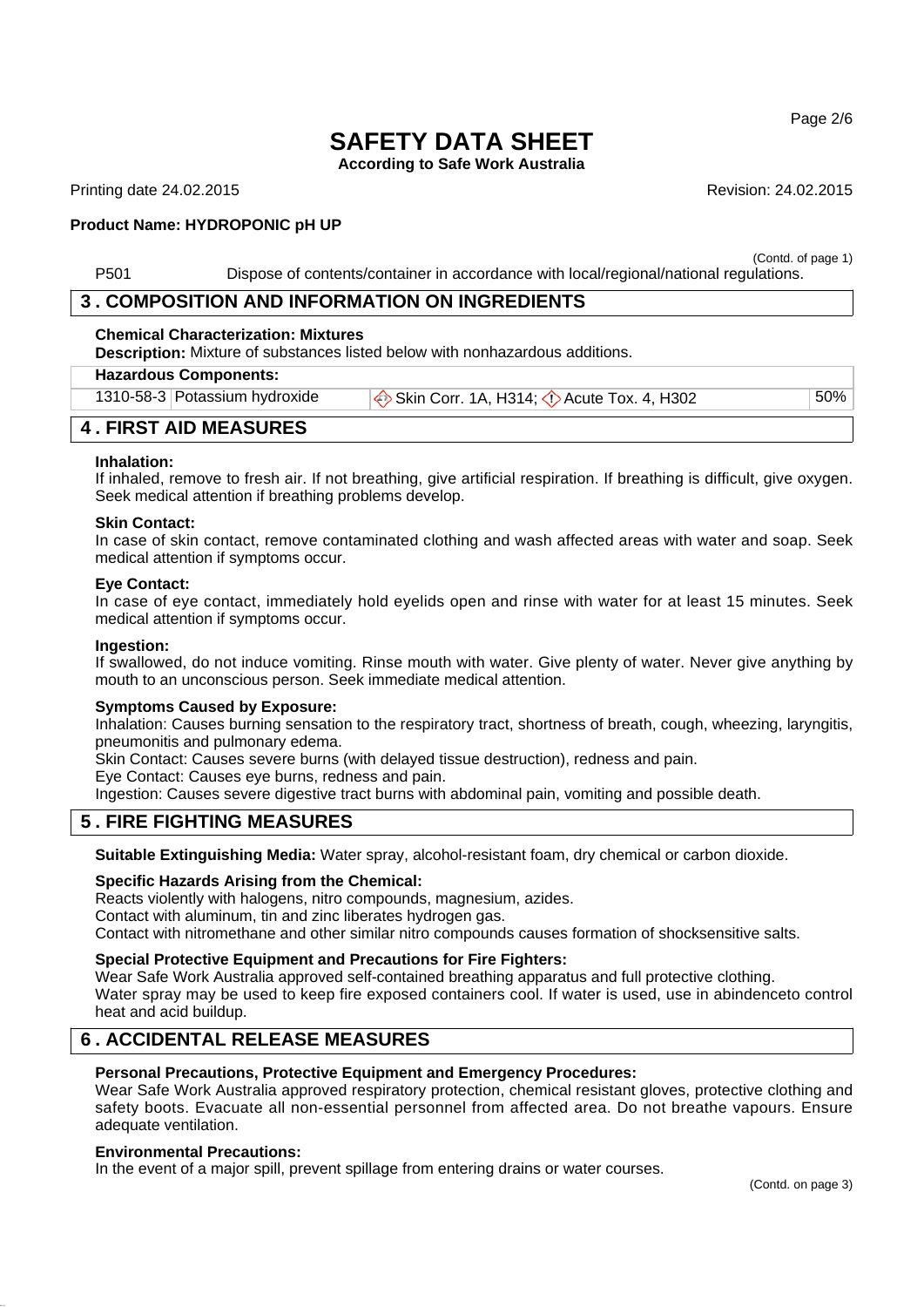Page 3/6

# **SAFETY DATA SHEET**

**According to Safe Work Australia**

Printing date 24.02.2015 **Revision: 24.02.2015** Revision: 24.02.2015

#### **Product Name: HYDROPONIC pH UP**

(Contd. of page 2)

#### **Methods and Materials for Containment and Cleaning Up:**

Stop leak if safe to do so and absorb spill with sand, earth, vermiculite or some other absorbent material. Collect the spilled material and place into a suitable container for disposal.

## **7 . HANDLING AND STORAGE**

#### **Precautions for Safe Handling:**

Use of safe work practices are recommended to avoid eye or skin contact and inhalation of vapours. Use only outdoors or in a well-ventilated area.

Food, beverages and tobacco products should not be stored or consumed where this material is in use. Always wash hands before smoking, eating, drinking or using the toilet. Wash contaminated clothing and other protective equipment before storage or re-use. Provide eyewash fountains and safety showers in close proximity to points of potential exposure.

#### **Conditions for Safe Storage:**

Store in a cool, dry and well ventilated area. Keep container tightly closed when not in use. Keep away from water, light metals, alkali metals, metals, organic materials, copper, halogens, nitro compounds, magnesium, azides, aluminum, tin, zinc, nitromethane and other similar nitro compounds. Inspect regularly for damages or leaks.

# **8 . EXPOSURE CONTROLS AND PERSONAL PROTECTION**

#### **Exposure Standards:**

#### **1310-58-3 Potassium hydroxide**

NES TWA: 2 mg/m<sup>3</sup>

Peak limitation: 2 mg/m³

#### **Engineering Controls:**

Provide sufficient mechanical (general and/or local exhaust) ventilation to maintain exposure below the limits.

#### **Respiratory Protection:**

Use a Safe Work Australia approved air-purifying vapour respirator under conditions where exposure to the substance is apparent (e.g. generation of high concentrations of mist or vapour, inadequate ventilation, development of respiratory tract irritation) and engineering controls are not feasible. See Australian Standards AS/NZS 1715 and 1716 for more information.

#### **Skin Protection:**

PVC, PVA, nitrile, neoprene, rubber or vinyl gloves. See Australian/New Zealand Standard AS/NZS 2161 for more information. When selecting gloves for use against certain chemicals, the degradation resistance, permeation rate and permeation breakthrough time should be considered.

Occupational protective clothing (depending on conditions in which it has to be used, in particular as regards the period for which it is worn, which shall be determined on the basis of the seriousness of the risk, the frequency of exposure to the risk, the characteristics of the workstation of each worker and the performance of the protective clothing). See Australian/New Zealand Standard AS/NZS 4501 for more information.

### **Eye and Face Protection:**

Eye and face protectors for protection against splashing materials or liquids. See Australian/New Zealand Standard AS/NZS 1337 for more information.

# **9 . PHYSICAL AND CHEMICAL PROPERTIES**

**Appearance: Colour:** Colourless **Odour:** Odourless **Odour Threshold:** Odourless **pH-Value:** 13.5

**Form:** Clear to hazy, thick liquid

(Contd. on page 4)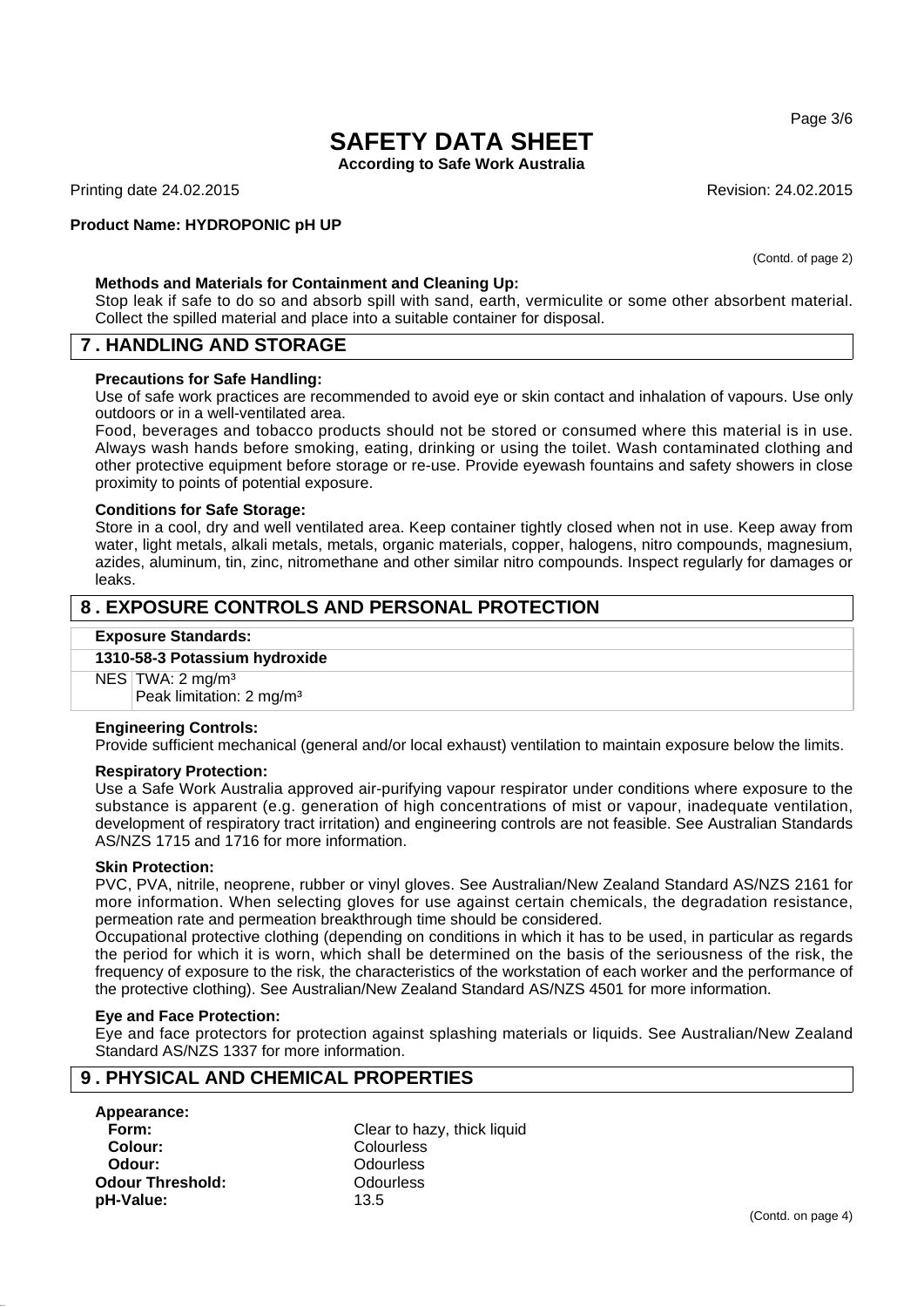**According to Safe Work Australia**

Printing date 24.02.2015 **Revision: 24.02.2015** Revision: 24.02.2015

#### **Product Name: HYDROPONIC pH UP**

(Contd. of page 3)

**Melting point/Melting range:** -29 °C **Initial Boiling Point/Boiling Range:** 101 °C **Flash Point:** Not applicable **Flammability:** Product is not flammable. **Auto-ignition Temperature:** Not applicable **Explosion Limits: Lower:**<br>
Upper: Not applicable<br>
Not applicable **Not applicable** Relative Density: 1.45 **Vapour Density:** Not applicable **Solubility in Water:** Soluble in water **Viscosity:** Slight

## **10 . STABILITY AND REACTIVITY**

**Possibility of Hazardous Reactions:** Hazardous polymerisation will not occur.

**Chemical Stability:** Stable at ambient temperature and under normal conditions of use.

**Conditions to Avoid:** No further relevant information available.

#### **Incompatible Materials:**

Water, light metals, alkali metals, metals, organic materials, copper, halogens, nitro compounds, magnesium, azides, aluminum, tin, zinc, nitromethane and other similar nitro compounds.

**Hazardous Decomposition Products:** No information available

# **11 . TOXICOLOGICAL INFORMATION**

#### **Toxicity:**

**LD**₅₀**/LC**₅₀ **Values Relevant for Classification:**

#### **1310-58-3 Potassium hydroxide**

Oral  $LD_{50}$  273 mg/kg (rat)

#### **Acute Health Effects**

#### **Inhalation:**

Causes burning sensation to the respiratory tract, shortness of breath, cough, wheezing, laryngitis, pneumonitis and pulmonary edema.

**Skin:** Causes severe burns (with delayed tissue destruction), redness and pain.

**Eye:** Causes eye burns, redness and pain.

**Ingestion:**

Harmful if swallowed. Causes severe digestive tract burns with abdominal pain, vomiting and possible death.

**Skin Corrosion / Irritation:** Causes severe skin burns.

**Serious Eye Damage / Irritation:** Causes eye damage.

**Respiratory or Skin Sensitisation:** Based on classification principles, the classification criteria are not met.

**Germ Cell Mutagenicity:** Based on classification principles, the classification criteria are not met.

**Carcinogenicity:** This product does NOT contain any IARC listed chemicals.

**Reproductive Toxicity:** Based on classification principles, the classification criteria are not met.

#### **Specific Target Organ Toxicity (STOT) - Single Exposure:**

Based on classification principles, the classification criteria are not met.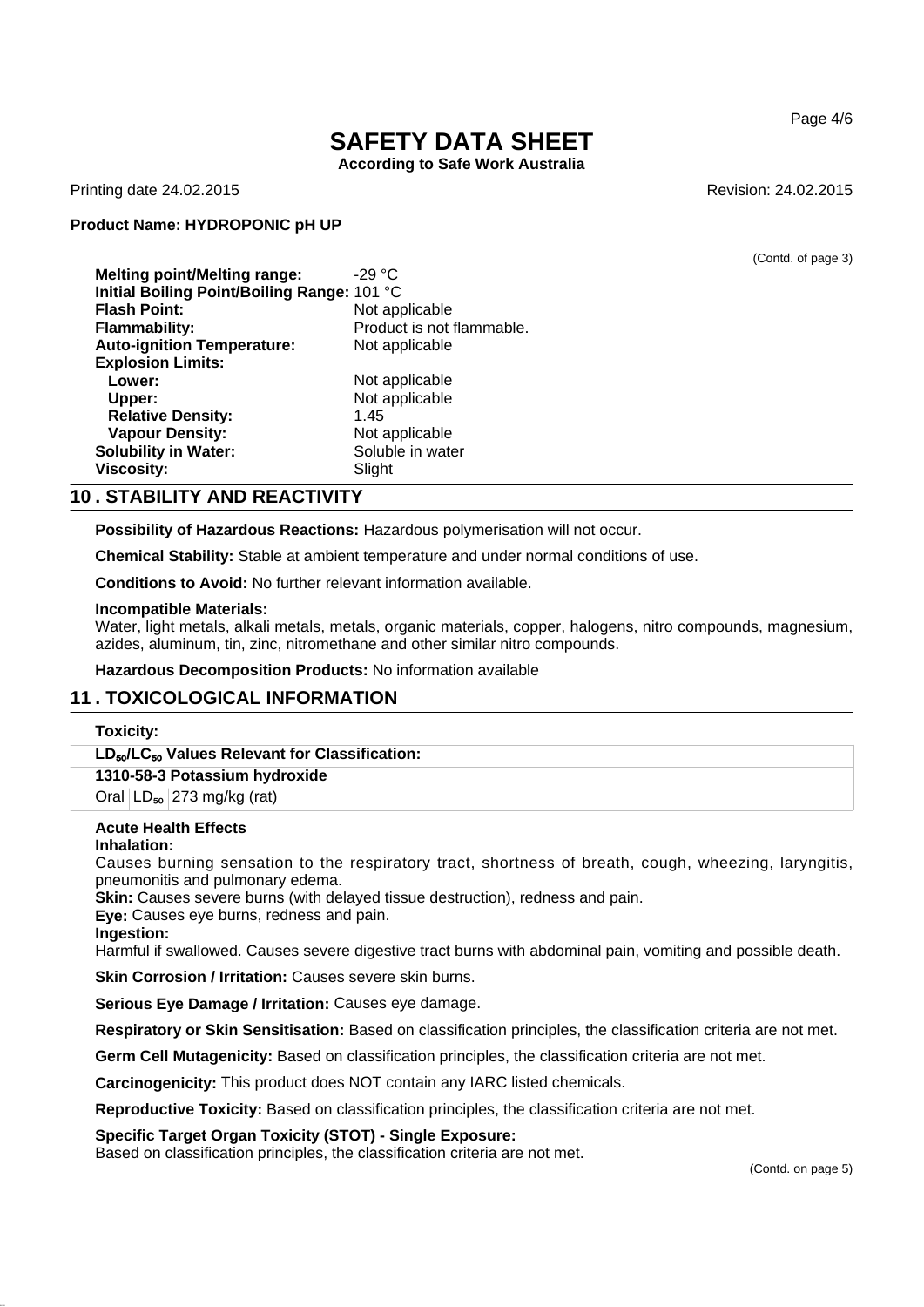**According to Safe Work Australia**

Printing date 24.02.2015 **Revision: 24.02.2015** Revision: 24.02.2015

#### **Product Name: HYDROPONIC pH UP**

### **Specific Target Organ Toxicity (STOT) - Repeated Exposure:**

Based on classification principles, the classification criteria are not met.

**Aspiration Hazard:** Based on classification principles, the classification criteria are not met.

**Chronic Health Effects:** No information available

**Existing Conditions Aggravated by Exposure:** No information available

## **12 . ECOLOGICAL INFORMATION**

**Ecotoxicity:** No information available

**Aquatic toxicity:** Harmful to aquatic life.

**Persistence and Degradability:** No information available

**Bioaccumulative Potential:** No information available

**Mobility in Soil:** No information available

## **13 . DISPOSAL CONSIDERATIONS**

**Disposal Methods and Containers:** Dispose according to applicable local and state government regulations.

**Special Precautions for Landfill or Incineration:**

Please consult your state Land Waste Management Authority for more information.

# **14 . TRANSPORT INFORMATION**

1310-58-3 Potassium hydroxide

|                                   | <b>UN Number</b><br>ADG, IMDG, IATA                                         | 1814                         |  |  |
|-----------------------------------|-----------------------------------------------------------------------------|------------------------------|--|--|
|                                   | <b>Proper Shipping Name</b><br>ADG, IMDG, IATA                              | Potassium Hydroxide solution |  |  |
|                                   | <b>Dangerous Goods Class</b><br><b>ADG Class:</b>                           | 8 Corrosive substances.      |  |  |
|                                   | <b>Packing Group:</b><br>ADG, IMDG, IATA                                    | $\mathbf{I}$                 |  |  |
|                                   | <b>Hazchem Code:</b>                                                        | 2R                           |  |  |
|                                   | <b>Special Provisions:</b>                                                  | Not applicable               |  |  |
|                                   | <b>Limited Quantities:</b>                                                  | 1L                           |  |  |
|                                   | <b>Packagings &amp; IBCs - Packing Instruction:</b>                         | P001, IBC02                  |  |  |
|                                   | Packagings & IBCs - Special Packing Provisions: Not applicable              |                              |  |  |
|                                   | <b>Portable Tanks &amp; Bulk Containers - Instructions: T7</b>              |                              |  |  |
|                                   | <b>Portable Tanks &amp; Bulk Containers - Special</b><br><b>Provisions:</b> | TP2                          |  |  |
| <b>15. REGULATORY INFORMATION</b> |                                                                             |                              |  |  |
|                                   | <b>Australian Inventory of Chemical Substances:</b>                         |                              |  |  |
|                                   | 7732-18-5 Water                                                             |                              |  |  |

(Contd. of page 4)

Page 5/6

(Contd. on page 6)